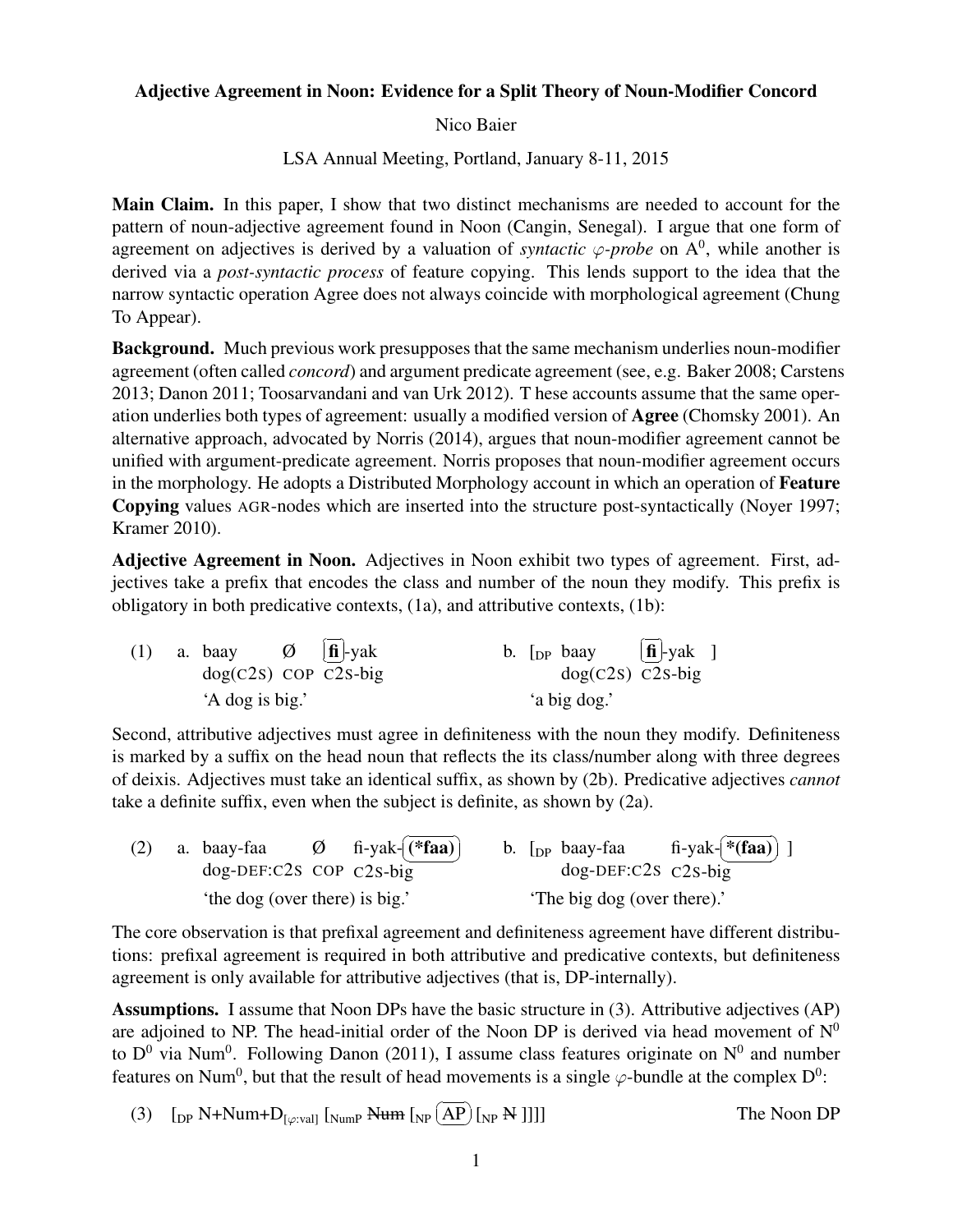I assume adjectival predicates are formed via a head Pred<sup>0</sup> which takes an AP as its complement and the subject in its specifier, as shown in (4)

(4)  $[$   $[$   $]$   $[$   $]$   $[$   $]$   $[$   $]$   $[$   $]$   $[$   $[$   $]$   $[$   $]$   $[$   $]$   $[$   $]$   $[$   $]$   $[$   $]$   $[$   $]$   $[$   $]$   $[$   $]$   $[$   $]$   $[$   $]$   $[$   $]$   $[$   $]$   $[$   $]$   $[$   $]$   $[$   $]$   $[$   $]$   $[$   $]$   $[$   $]$   $[$   $]$   $[$   $]$  ✝ .<br>س

Adjectival Predicates

The Problem. A unified approach to noun-modifier agreement fails to account for the assymetry between attributive and predicative contexts observed above. Under a purely syntactic account, the head  $A^0$  would be merged with two probes: one with unvalued  $\varphi$ -features (the prefix) and with unvalued *φ*-features and an unvalued definiteness-feature (the suffix). Such an account would then have to stipulate why both probes can be valued in attributive contexts, but only the prefixrelated probe can find a value in the predicative contexts. A post-syntactic account faces a similar conundrum. In this type of account, both morphemes would be associated with their own AGRnode. Again, however, one would have to stipulate why the feature copying operation responsible for valuing these AGR-nodes is unable to value the suffixal node in predicative contexts.

Analysis. I propose that the two different agreement morphemes on Noon adjectives derive from two distinct agreement mechanisms. Concretely, I argue that prefixal agreement spells out a *φ*probe on  $A^0$ . Following Carstens (2013) and Toosarvandani and van Urk (2012), I assume a probe may be valued via Agree by a c-commanding head once it has unsuccessfully probed into its own c-command domain. A<sup>0</sup> is merged with unvalued  $\varphi$ -features, at which point these features probe and fail to find a suitable goal. In predicative contexts,  $A^0$ 's probe finds matching features when the c-commanding subject DP is merged in Spec-PredP, as shown in (5). In attributive contexts,  $A<sup>0</sup>$ 's features are valued by the head created by movement of  $N<sup>0</sup>$  to  $D<sup>0</sup>$ .



Figure 1: Feature Copying to AGR on A

Definiteness agreement is post-syntactic. Following Norris (2014), I assume that post-syntactic agreement involves the insertion of an AGR-node on the specified head. This AGR-node is subsequently valued via a Feature Copying operation. Valuation of an AGR-node by Feature Copying is dependent on a different structural relation than Agree. While Agree is sensitive to c-command, Feature Copying is sensitive to dominance: features are copied to the AGR-node from the closest dominating projection with suitable features. After Norris (2014), I assume there is a feature percolation process in the syntax by which features from the complex head [N+Num+D] percolate